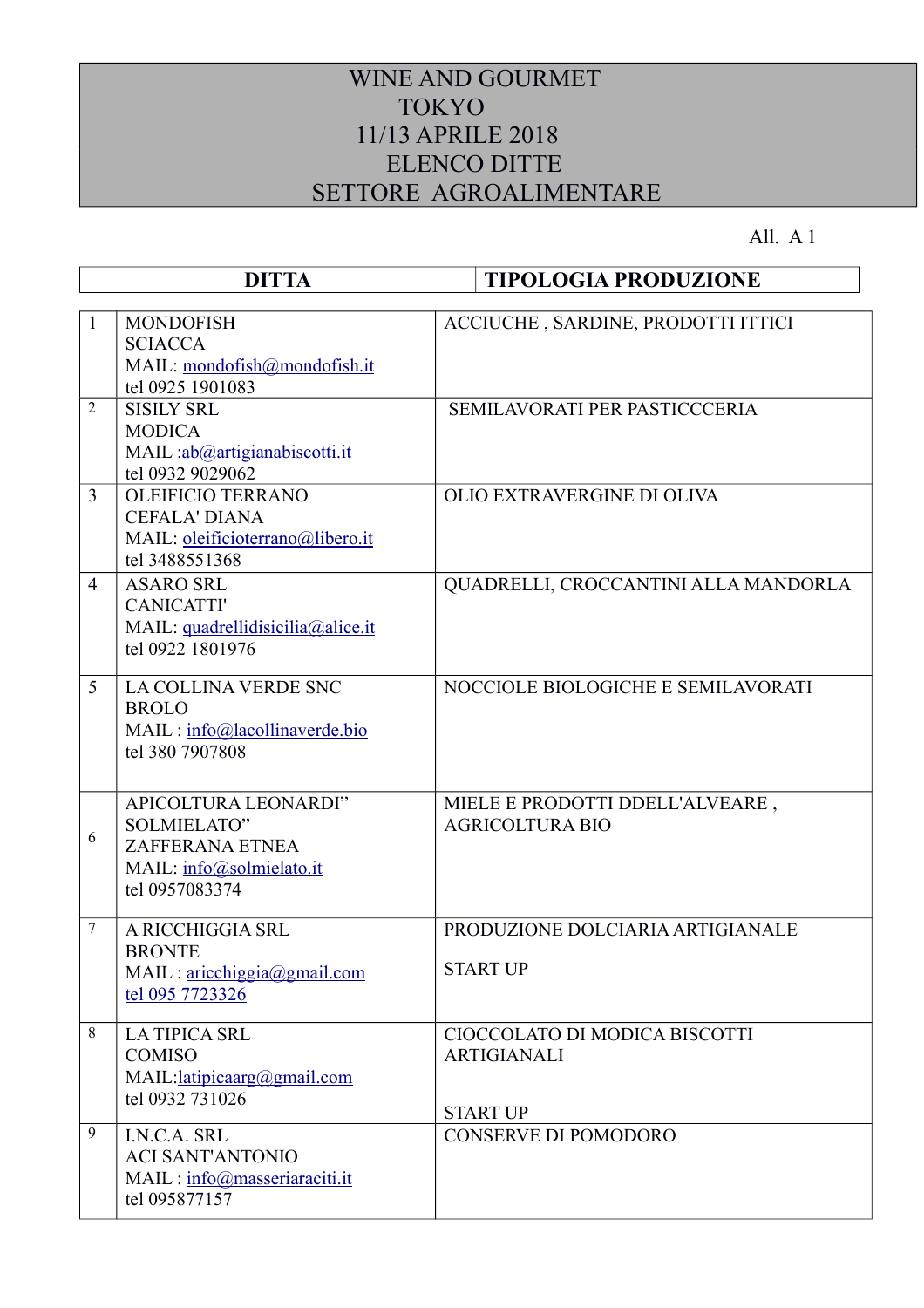| 10 | <b>GUSTOSO EXPORT PROMOTION</b><br><b>ITALIA SRL</b><br><b>PALERMO</b><br>$MAIL$ :<br>presidenza@gustososicilianfood.it<br>tel 0916115260 | <b>SALSE CONSERVE</b>                                                                                       |
|----|-------------------------------------------------------------------------------------------------------------------------------------------|-------------------------------------------------------------------------------------------------------------|
| 11 | NATURALTRIA SRL<br><b>SIRACUSA</b><br>MAIL: info@tdvm.it<br>tel 0931 1850466                                                              | CONSERVE PRODOTTI TIPICI SICILIANI                                                                          |
| 12 | <b>GUSTA LA SICILIA SRL</b><br><b>GRANITI</b><br>$MAIL: info@ tasting-sicily.com$<br>tel 0942 631011                                      | CONSERVE ARTIGIANALI TIPICHE SICILIANE<br><b>START UP</b>                                                   |
| 13 | D.T.S.DOLCIARIA SRL<br><b>BELPASSO</b><br>MAIL: direzione@cannolidisicilia.it<br>mail: qualita@cannolidisicilia.it<br>tel 095918970       | CIALDE PER CANNOLI DOLCI TIPICI SICILIANI                                                                   |
| 14 | <b>I PECCATUCCI DI MAMMA</b><br><b>ANDREA SRL</b><br><b>PALERMO</b><br>MAIL: info@mammaandrea.it<br>tel 091 6111654                       | CONSERVE DOLCI E SALATE, CIOCCOLATA E<br><b>LIQUORI</b><br><b>START UP</b>                                  |
| 15 | <b>BRUNO RIBADI SRL</b><br><b>PALERMO</b><br>MAIL: info@brunoribadi.it<br>tel 3280733802                                                  | BIRRA ARTIGIANALE CON MATERIE PRIME<br><b>SICILIANE</b><br><b>START UP</b>                                  |
| 16 | <b>SICILIA TAVOLA</b><br><b>FAVARA</b><br>MAIL: info@siciliatavola.it<br>tel 0922 421728                                                  | <b>ALIMENTI SENZA GLUTINE</b>                                                                               |
| 17 | AZIENDA AGRICOLA BIO<br><b>TERRAZZINO</b><br>RAFFADALI (AG)<br>TEL 3395299649<br><b>MAIL</b><br>terrazzino.michelangelo@gmail.com         | FRUTTA SECCA , MANDORLE BIO SGUSCIATE AL<br>NATURALE, NOCI BIO ,CARRUBE BIO ,OLIO<br>EXTRAVERGINE DI OLIVA. |
| 18 | <b>AZ AGRICOLA OLIVA</b><br><b>SIRACUSA</b><br>MAIL: info@agricolaoliva.it<br>tel 0931340277                                              | OLIO EXTRAVERGINE DI OLIVA                                                                                  |